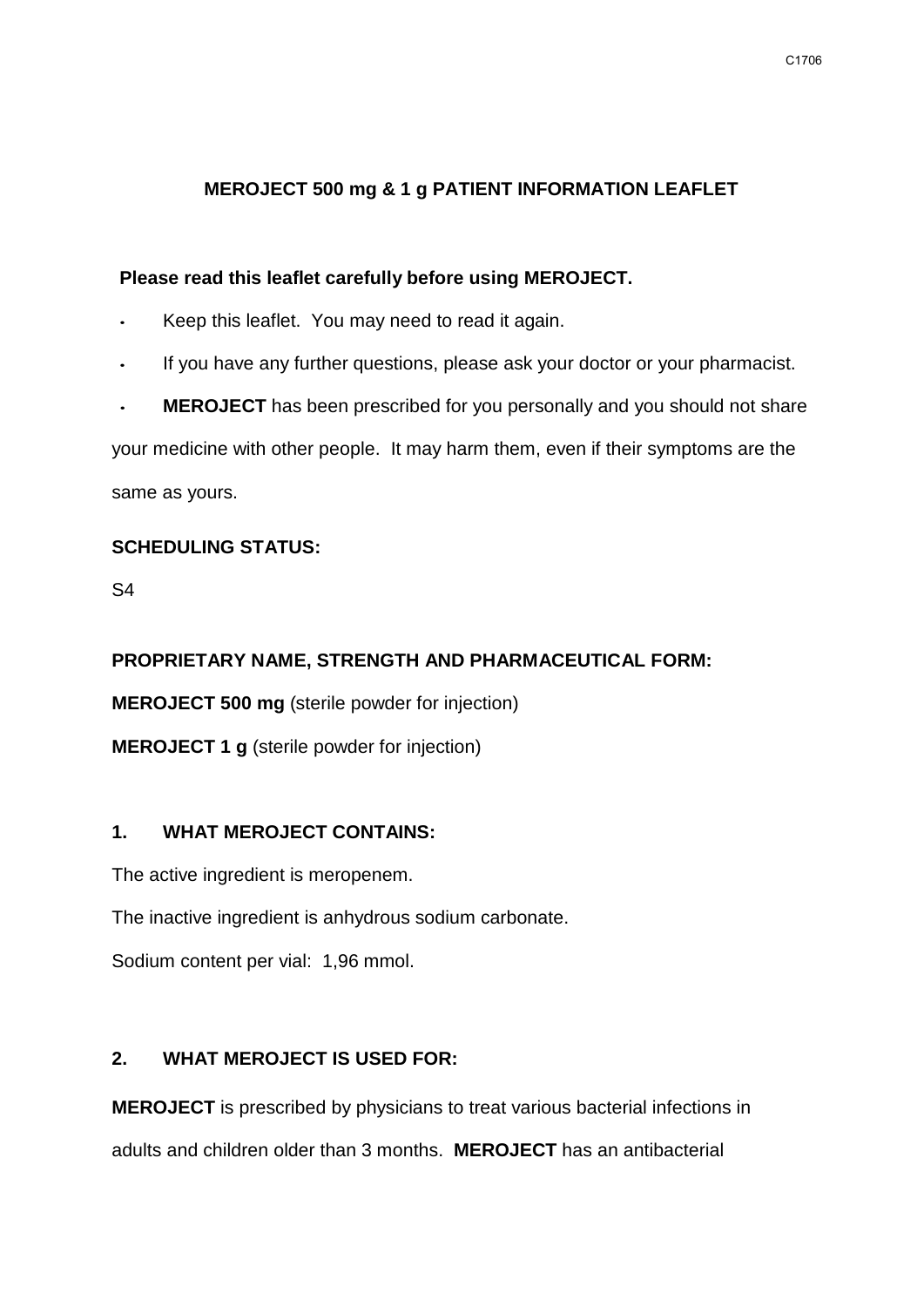spectrum against a wide variety of organisms for different infection in various areas of the body. **MEROJECT** is administered by injection.

### **3. BEFORE YOU USE MEROJECT:**

If you are hypersensitive (allergic) to meropenem or any of the ingredients inform your doctor.

Inform your doctor if you are allergic to penicillin or other antibiotics in the same class. Inform your doctor if you are using other prescription or non prescription medicines, including complementary and traditional medicines, in particular probenicid (used for the treatment of gout).

Inform your doctor if you have medical conditions such as kidney disorders, brain disorders such as epilepsy and taking sodium valproate.

#### **4. PRECAUTIONS TO TAKE WHILE YOU ARE USING MEROJECT:**

If you are taking anticonvulsant therapy, the therapy must be continued.

If severe diarrhoea develops during treatment consult your doctor immediately.

### **5. PROPER USE OF MEROJECT:**

**MEROJECT** is for intravenous use only. Your doctor will decide on the suitable dose based on your disease status.

#### **6. HOW TO ADMINISTER MEROJECT:**

**MEROJECT** is for intravenous use only. Your doctor will decide on the suitable dose based on your condition.

**In the case of an accidental or intentional overdose contact your nearest**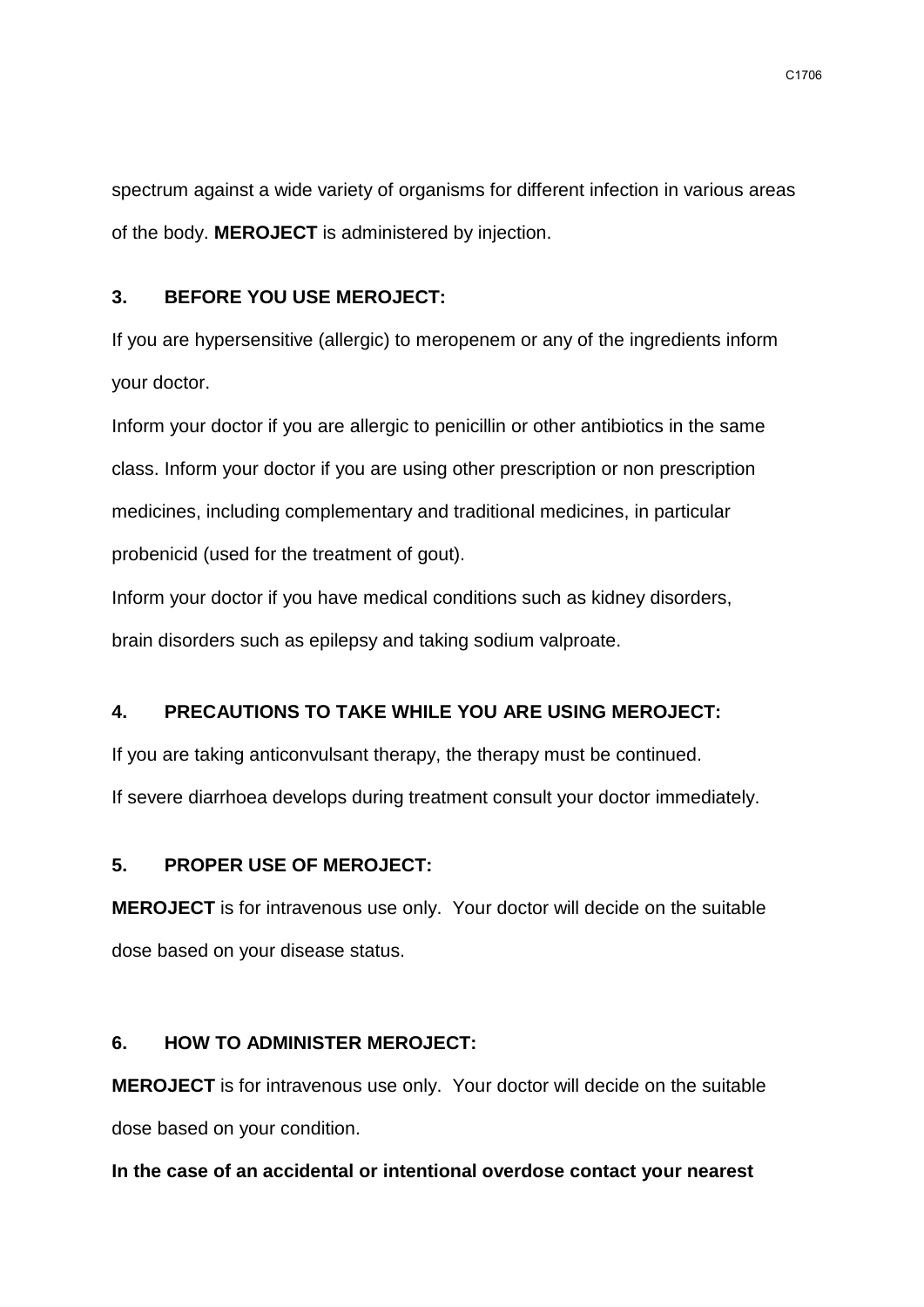**hospital or healthcare professional.**

### **7. SIDE-EFFECTS:**

**MEROJECT** may have side-effects. Not all side-effects reported for **MEROJECT** are included in this leaflet.

Should your general health worsen while taking **MEROJECT**, please consult

your doctor, pharmacist or other healthcare professional for advice.

Some of the side-effects may occur more frequently and might need medical attention, such as:

- Pain and swelling of the veins.
- Allergic reactions such as itching, redness, swelling and blisters.
- Nausea, vomiting and diarrhoea.
- Infection of the colon.
- Infection of the mouth or vagina.
- Blood and skin diseases.

General pain, swelling, headaches and pins and needles in the limbs, may also occur.

### **If any of these side-effects persist or worsen please inform your**

### **medical practitioner as soon as possible.**

*Driving and using machinery:*

**MEROJECT** will most likely not make you drowsy or impair our ability to drive and

use machinery, but take care if you feel dizzy, tired or drowsy while using

### **MEROJECT**.